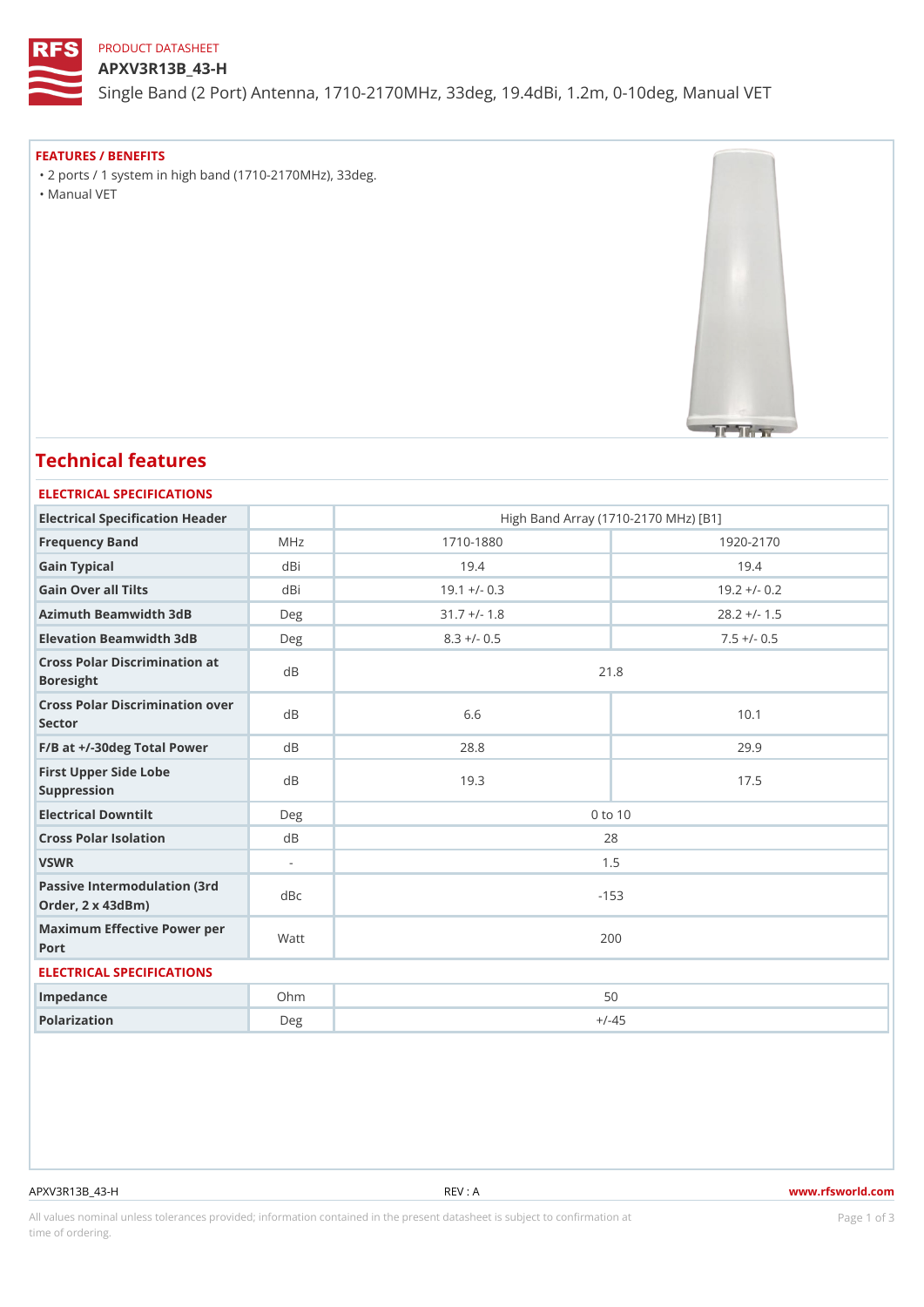## PRODUCT DATASHEET

## APXV3R13B\_43-H

Single Band (2 Port) Antenna, 1710-2170MHz, 33deg, 19.4dBi, 1.2m, 0-

| MECHANICAL SPECIFICATIONS                                          |                              |                                      |                                                     |  |  |  |
|--------------------------------------------------------------------|------------------------------|--------------------------------------|-----------------------------------------------------|--|--|--|
| Dimensions - H x W x D                                             | $mm$ (in)                    | 1200 x 290 x 139 (47.2 x 11.4 x 5.5) |                                                     |  |  |  |
| Weight (Antenna Only)                                              | kg (lb)                      | 15(33.1)                             |                                                     |  |  |  |
| Weight (Mounting Hardware kg (lb)<br>$\circ$ n $\vert$ y $\rangle$ |                              | 0.1(0.2)                             |                                                     |  |  |  |
| Packing size- HxWxD                                                | $mm$ (in)                    | 1470 x 380 x 230 (57.9 x 15 x 9.1)   |                                                     |  |  |  |
| Shipping Weight                                                    | kg (lb)                      | 19.1(42.1)                           |                                                     |  |  |  |
| Connector type                                                     |                              | 2x 4.3-10 female/bottom              |                                                     |  |  |  |
| Radome Material / Color                                            |                              | UPVC / Light Grey RAL7035            |                                                     |  |  |  |
| TESTING AND ENVIRONMENTAL                                          |                              |                                      |                                                     |  |  |  |
| Temperature Range                                                  | $^{\circ}$ C ( $^{\circ}$ F) | $-40$ to 60 ( $-40$ to 140)          |                                                     |  |  |  |
| Lightning protection                                               |                              | Direct Ground                        |                                                     |  |  |  |
| Survival/Rated Wind Velocikm/h                                     |                              | 200 (150)                            |                                                     |  |  |  |
| Wind Load @ Rated Wind Front                                       |                              | 427                                  |                                                     |  |  |  |
| Wind Load @ Rated Wind Sidb                                        |                              | 176                                  |                                                     |  |  |  |
| Wind Load @ Rated Wind ReaN                                        |                              | 509                                  |                                                     |  |  |  |
| ORDERING INFORMATION                                               |                              |                                      |                                                     |  |  |  |
| Order No.                                                          |                              | Configuration                        | Mounting HardwaMeunting Pipe D am Stheimping Weight |  |  |  |

| Order No.      | Configuration |                                          | Mounting Hardw¦aMleunting Pipe D∥améstheınpping Weig ht |
|----------------|---------------|------------------------------------------|---------------------------------------------------------|
| APXV3R13B 43-H |               | Manual VET   APM50-BH (Hose Clam65-115mm | 19.1 kg                                                 |

APXV3R13B\_43-H REV : A www.rfsworld.com